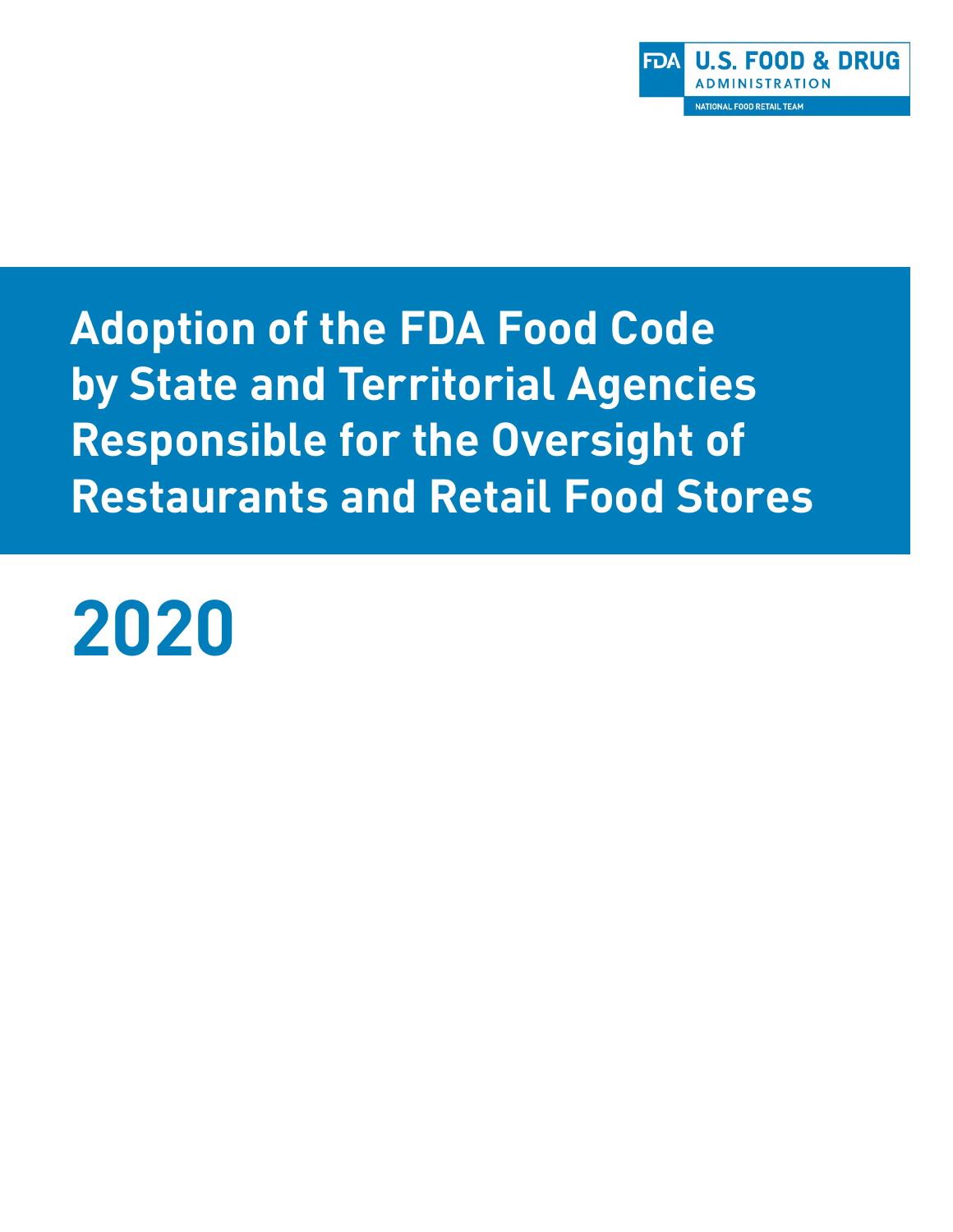The Food and Drug Administration's (FDA) National Retail Food Team (NRFT) monitors adoption of the FDA Food Code by State and Territorial regulatory agencies in the United States responsible for the regulation of restaurants and retail food stores. Adoption of the Food Code represents a successful federal/state/ local partnership in improving food safety and signals commitment to the goal of preventing and reducing the incidence of foodborne illness in retail and foodservice establishments in the United States. FDA Retail Food Specialists (Specialists) assess the Food Code adoption activities within each State and territory for the 2020 calendar year. The Center for Food Safety and Applied Nutrition (CFSAN) analyzes and compiles the information gathered by these Specialists into a report that includes the version of the FDA Food Code adopted by each State and Territorial regulatory agency.

Between 1993 and 2001, the FDA Food Code was issued every two years. The 2005 Food Code was the first full edition published on the new four-year interval. During the interim period between full editions, FDA may publish one Food Code Supplement that updates, modifies, or clarifies certain provisions. As of December 31, 2020, the 2017 Food Code (<https://www.fda.gov/media/110822/download>) is the most recent full edition published by FDA, and it was followed by the Supplement to the 2017 Food Code ([https://www.fda.gov/](https://www.fda.gov/media/133749/download) [media/133749/download](https://www.fda.gov/media/133749/download)), which was published in 2019. As such, adoption of the Food Code modified with Supplement is hereinafter indicated with "(w/Suppl.)". For example, adoption of the 2017 Food Code modified with its Supplement in 2019 will be marked as "2017(w/Suppl.)". This Report may use two terms to describe the FDA Food Code – 'version' and 'edition'. The term 'version' is associated with the year of publication/ release and the term 'edition' is associated with the number of times the Code has been published in its current format. So, the 1993 version is the 1st edition, the 1995 version is the 2nd edition, the 1997 version is the 3rd edition, the 1999 version is the 4th edition, the 2001 version is the 5th edition, the 2005 version is the 6th edition, the 2009 version is the 7th edition, the 2013 version is the 8th edition and the 2017 version is the 9th edition.

# **States and Territories Monitored for Food Code Adoption Status in 2020**

#### **Geographic Scope:**

All 50 States, the District of Columbia (DC), Guam, Northern Marianas Islands, Puerto Rico, American Samoa, and U.S. Virgin Islands.

#### **Terms Defined:**

For the purposes of summary by State and population calculation, this report considers DC as a State, and "District of Columbia Department of Health/Health, Regulation and Licensing" is considered as a State agency.

### **Summary of State Agencies with Oversight of Restaurants and Retail Food Stores**

There are 64 State agencies responsible for providing regulatory oversight of either restaurants, or retail food stores, or both. A State may give regulatory oversight to multiple agencies within that State, each assigned to regulate different segments of the retail food industry. For example, a state may have:

- A single regulatory agency with responsibility for both restaurants and retail food stores.
- Two regulatory agencies with responsibility for both restaurants and retail food stores.
- A regulatory agency with responsibility for restaurants but not retail food stores, and another regulatory agency with responsibility for retail food stores but not restaurants.
- A regulatory agency with responsibility for both restaurants and retail food stores, and another regulatory agency with responsibility for retail food stores but not restaurants.
- Two regulatory agencies with responsibility for both restaurants and retail food stores, and another regulatory agency with responsibility for restaurants but not retail food stores.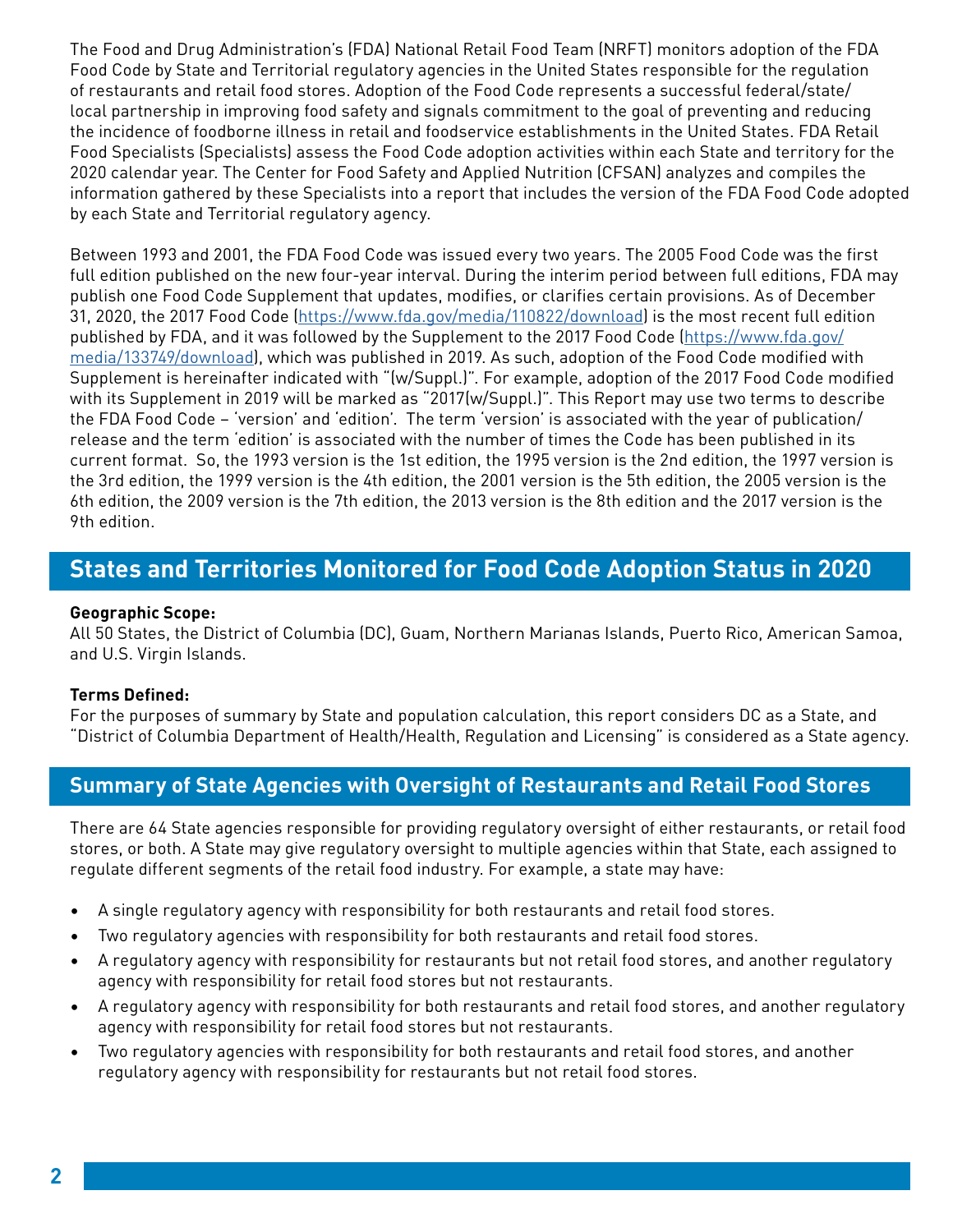Of the **64** State regulatory agencies:

- a) There are **46** agencies responsible for both restaurants and retail food stores; 45 out of these 46 have adopted the FDA Food Code, with California Dept. of Public Health, Food & Drug Program the only exception.
- b) There are **8** agencies responsible for restaurants but not retail food stores; 7 out of these 8 have adopted the FDA Food Code, with New York State Department of Health the only exception.
- c) There are **10** agencies responsible for retail food stores but not restaurants; all 10 agencies have adopted the FDA Food Code.

Figure 1 depicts the number of agencies per State with regulatory oversight for restaurants and retail food stores. Specific details include:

- There are **39** States with a single State regulatory agency responsible for regulating restaurants and retail food stores.
- There are **12** States that have multiple regulatory agencies, with details provided below:
	- **• One (1)** State (**FL**) has **3** agencies, where:
		- One agency is responsible for both restaurants and retail food stores.
		- Two agencies are responsible for restaurants.
	- **• Three (3)** States (**CT, MS, OH**) have **2** agencies, where:
		- One agency is responsible for both restaurants and retail food stores.
		- One agency is responsible for retail food stores.
	- **• Seven (7)** States (**GA, ME, NY, OR, TN, UT, VA**) have **2** agencies, where:
		- One agency is responsible for restaurants.
		- One agency is responsible for retail food stores.
	- **• One (1)** State (**MN**) have **2** agencies, where:
		- Two agencies are responsible for both restaurants and retail food stores.



**Figure 1:** State regulatory agencies have responsibility for oversight of restaurants, and retail food stores.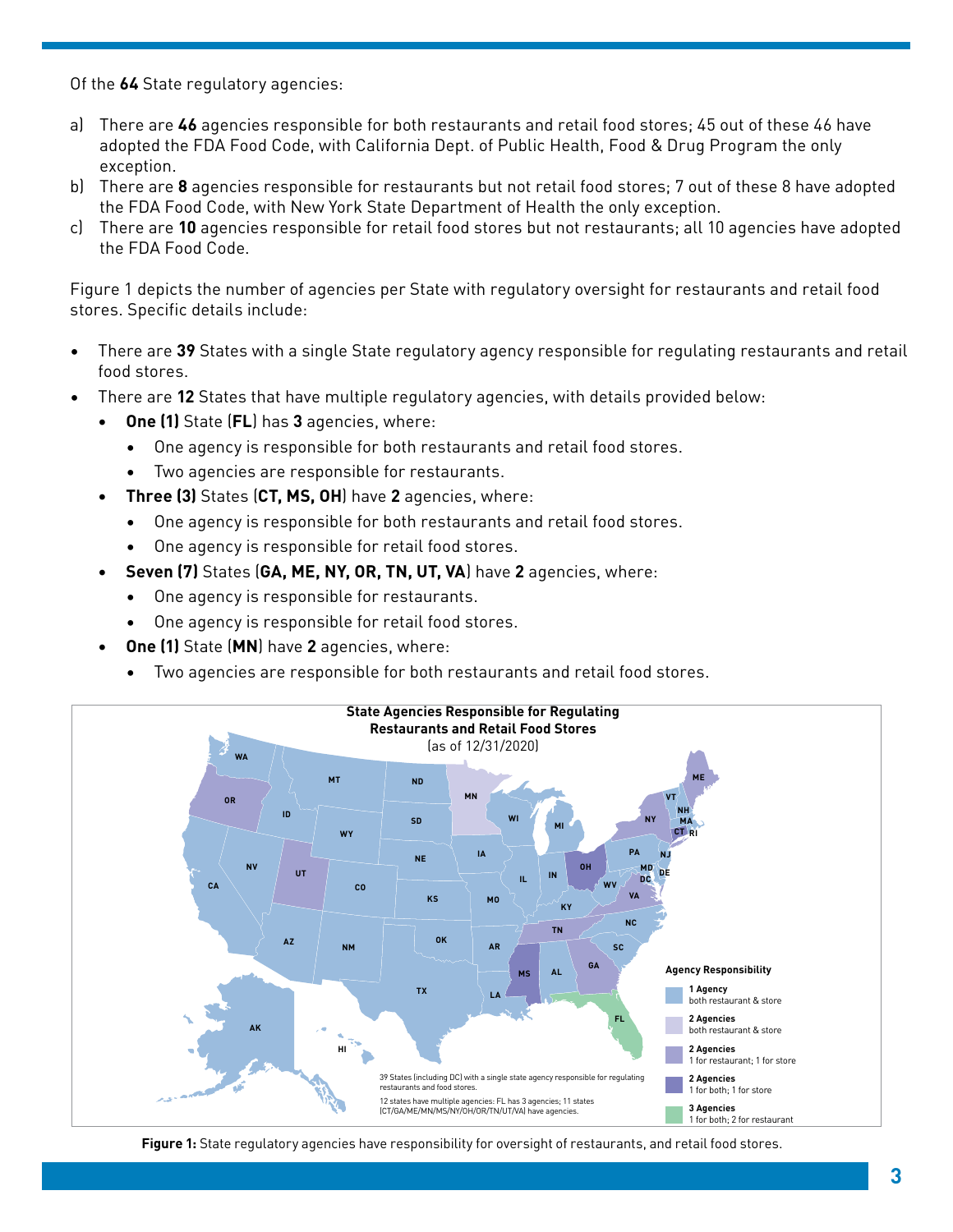## **Summary of Status on State Adoption of the FDA Food Code**

Figure 2 reflects the most recent Food Code version that was adopted by each State. Each State has at least one agency that has adopted the FDA Food Code, with California the only exception. Specific details regarding the Food Code versions adopted by different States are provided below:

- The **2017** Food Code is the most recent version adopted by **15** States: Arizona, Delaware, Florida (two of three agencies), Georgia (one of two agencies), Illinois, Iowa, Mississippi (one of two agencies), Nebraska, New Hampshire, New Mexico, Pennsylvania, Rhode Island, South Carolina, Virginia (two agencies), and Washington.
- The **2013** Food Code is the most recent version adopted by **18** States: Alabama, Arkansas, Colorado, Connecticut (one of two agencies), Hawaii, Idaho, Kentucky, Massachusetts, Minnesota (two agencies), Montana, North Dakota, Ohio (two agencies), Oklahoma, Texas, Utah (two agencies), West Virginia, Wisconsin, and Wyoming.
- The **2009** Food Code is the most recent version adopted by **10** States: District of Columbia, Kansas, Maine, Maryland, Michigan, Missouri, Nevada, North Carolina, Oregon (two agencies), and Tennessee (two agencies),
- The **2005** Food Code is the most recent version adopted by **2** States: Alaska, and New Jersey.
- The **2001** Food Code is the most recent version adopted by **4** States: Indiana, Louisiana, New York (one of two agencies), and Vermont.



• The **1995** Food Code is the most recent version adopted by **1** State: South Dakota.

Figure 2: FDA Food Code versions were adopted by States in 2020. If a State has multiple agencies, this map displays the agency that has adopted the most recent version of FDA Food Code. (1) CT has two agencies: one agency adopted 2013 version, the other agency adopted 2001 version; (2) FL has three agencies: two adopted 2017 version, and one adopted 2013 version; (3) GA has two agencies: one agency adopted 2017 version, the other agency adopted 2013 version; (4) MS has two agencies: one agency adopted 2017 (w/Suppl.), while the other agency adopted 2013 version; (5) NY also has two agencies: one agency adopted 2001 version, the other agency not adopted FDA Food Code.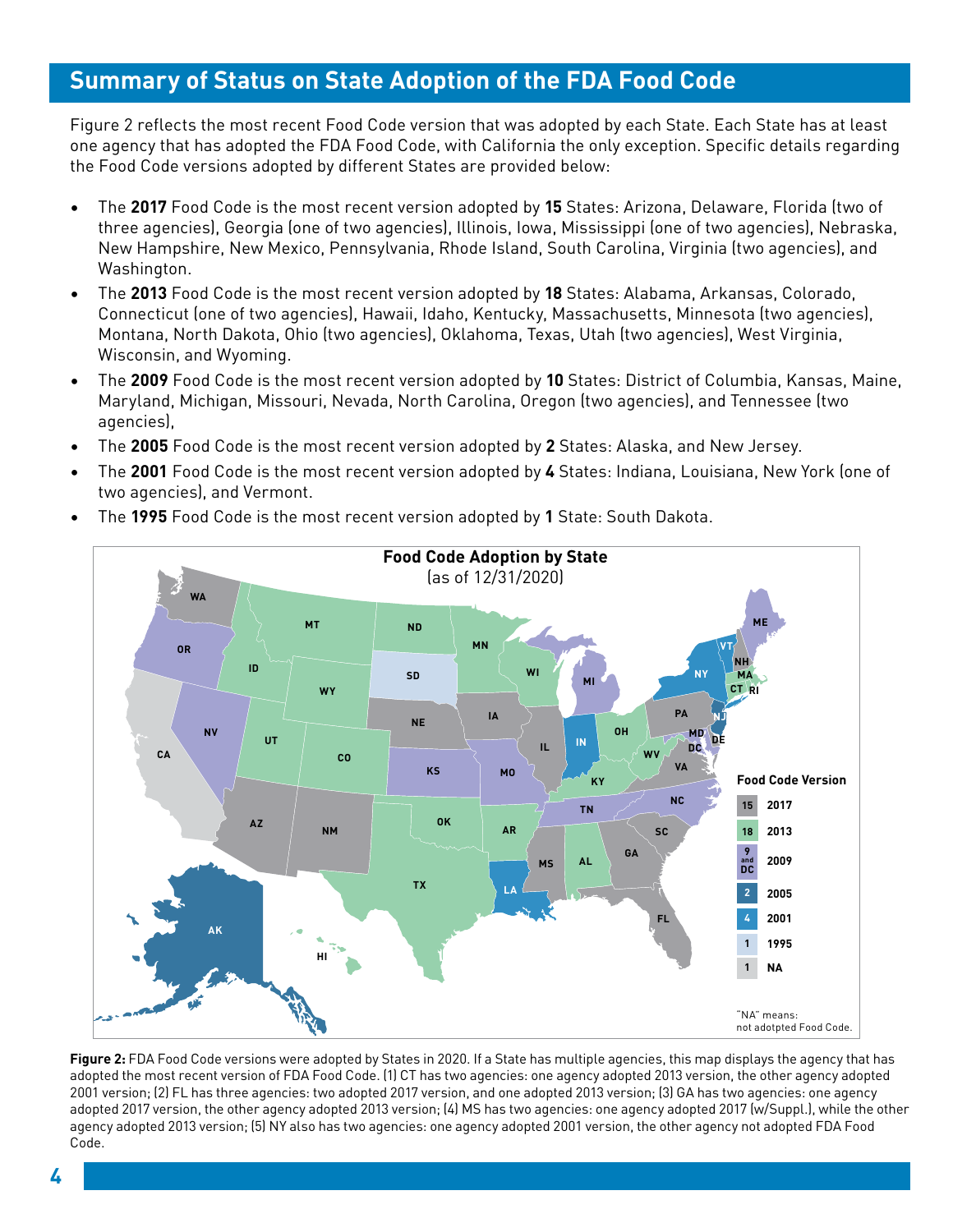### **Summary of Adoption Method of the FDA Food Code**

Typically, there are two code adoption methods: one is the "short-form" or "adoption by reference" approach where a simple statement is published stating that certified copies of the proposed code are on file for public review; The alternative method is the "long-form" or "section-by-section" approach where the proposed code is published in its entirety. See the FDA Food Code 2017 Preface, "7. Code Adoption/Certified Copies" for additional information:<https://www.fda.gov/food/fda-food-code/food-code-2017>. Figure 3 displays how the FDA Food Code was adopted among the states' rulemaking process.



**Figure 3:** The adoption method by State.

Specific details regarding the adoption methods of States are provided below.

- **• Twenty (20)** States used short-form format (FDA Food Code was adopted by reference): Alabama, Arizona, Colorado, Connecticut, Idaho, Illinois, Kentucky, Massachusetts, Michigan, Mississippi, Montana, New Hampshire, North Carolina, North Dakota, Pennsylvania, Rhode Island, Tennessee, Utah, Virginia, and West Virginia.
- **• Twenty eight (28)** States used long-form format (FDA Food Code was adopted section-by-section): Alaska, Arkansas, Delaware, District of Columbia, Georgia, Hawaii, Indiana, Iowa, Kansas, Louisiana, Maine, Maryland, Minnesota, Missouri, Nebraska, Nevada, New Jersey, New Mexico, Ohio, Oklahoma, Oregon, South Carolina, South Dakota, Texas, Vermont, Washington, Wisconsin and Wyoming.
- **• One (1)** State has three agencies. Two agencies used short-form, but one agency used long-form format to adopt FDA Food Code: Florida.
- **• One (1)** State has two agencies where only one agency used long-form format to adopt FDA 2001 Food Code whereas the other agency did not adopt any edition of FDA Food Code: New York.
- **• One (1)** State did not adopt FDA Food Code: California.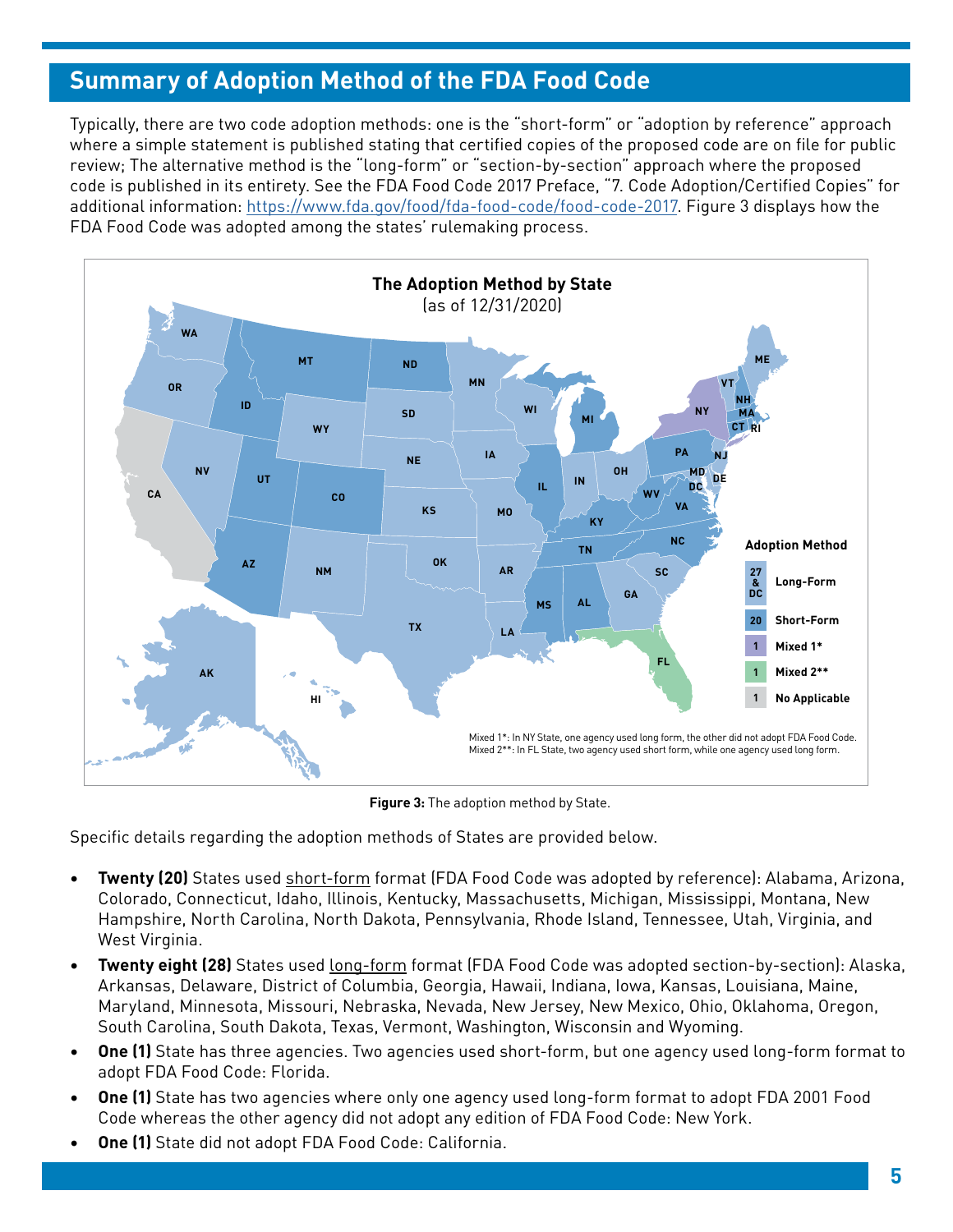### **Summary of the Food Code Adoption by Population**

For the purposes of summary by State and population calculation, if a State has multiple agencies, we count the agency that has adopted the most recent version of FDA Food Code. For example, two New York agencies are responsible for providing regulatory oversight of restaurants and/or retail food stores. While one agency adopted the 2001 FDA Food Code and the other agency has not adopted the FDA Food Code. Therefore, we consider New York as a State which has adopted the 2001 FDA Food Code.

Table 1 shows the total and the percentage of population broken down by the versions of the Food Code that were adopted in each State.

| <b>Food Code</b><br>version | State(s)                                                                   | <b>Population in</b><br>2020 | % of U.S.        |
|-----------------------------|----------------------------------------------------------------------------|------------------------------|------------------|
| 2017                        | 15: AZ, DE, FL, GA, IA, IL, MS, NE, NH, NM, PA, RI, SC, VA, WA             | 100,367,434                  | 30.28            |
| 2013                        | 18: AL, AR, CO, CT, HI, ID, KY, MA, MN, MT, ND, OH, OK, TX, UT, WI, WV, WY | 96,255,611                   | 29.04            |
| 2009                        | <b>10:</b> DC, KS, MD, ME, MI, MO, NC, NV, OR, TN                          | 52,091,350                   | 15.72            |
| 2005                        | 2: AK, NJ                                                                  | 10,022,385                   | 3.02             |
| 2001                        | 4: IN, LA, NY, VT                                                          | 32,287,611                   | 9.74             |
| 1999                        | $\underline{\mathbf{0}}$                                                   | $\mathbf 0$                  | $\boldsymbol{0}$ |
| 1997                        | $\underline{\mathbf{0}}$                                                   | $\theta$                     | $\mathbf{0}$     |
| 1995                        | 1:SD                                                                       | 886,667                      | 0.27             |
| None                        | 1:CA                                                                       | 39,538,223                   | 11.93            |

### **Table 1:** FDA Food Code adoption by population (source of population: 2020 US Census)

#### **List of State Regulatory Agencies and Food Code Adoption Status**

Of the 64 State regulatory agencies, 62 State agencies have adopted codes patterned after the 2017, 2013, 2009, 2005, 2001, or 1995 versions of the FDA Food Code, whereas 2 State agencies have not adopted the FDA Food Code (Table 2).

**Table 2:** The list of State regulatory agencies and Food Code adoption status

| <b>State</b> | <b>Agency Name</b>                                                                       | <b>Food Code</b><br><b>Version Adopted</b> | <b>Adoption Method</b> | <b>Oversight</b><br><b>Responsibility</b> | <b>Effective Year</b> |
|--------------|------------------------------------------------------------------------------------------|--------------------------------------------|------------------------|-------------------------------------------|-----------------------|
| AK           | Alaska Department of Environmental Conserva-<br>tion, Food Safety and Sanitation Program | 2005                                       | Long-Form              | Both#                                     | 2005                  |
| AL           | Alabama Department of Public Health                                                      | 2013                                       | Short-Form             | Both#                                     | 2016                  |
| <b>AR</b>    | Arkansas Department of Health                                                            | 2013                                       | Long-Form              | Both#                                     | 2019                  |
| <b>AZ</b>    | Arizona Department of Health Services                                                    | 2017*                                      | Short-Form             | Both#                                     | 2020                  |
| CA           | California Department of Public Health, Food &<br>Drug Program                           | None**                                     | Not applicable         | Both#                                     | Not applicable        |
| CO           | Colorado Department of Health and Environment                                            | 2013                                       | Short-Form             | Both#                                     | 2019                  |
| <b>CT</b>    | Connecticut Department of Consumer Protection                                            | 2013 (w/Suppl.)                            | Short-Form             | <b>Retail Food</b><br><b>Stores</b>       | 2016                  |
| <b>CT</b>    | <b>Connecticut Department of Public Health</b>                                           | 2001 ***                                   | Short-Form             | Both#                                     | 2007                  |
| DC           | District of Columbia Department of Health/<br>Health, Regulation and Licensing           | 2009                                       | Long-Form              | Both#                                     | 2012                  |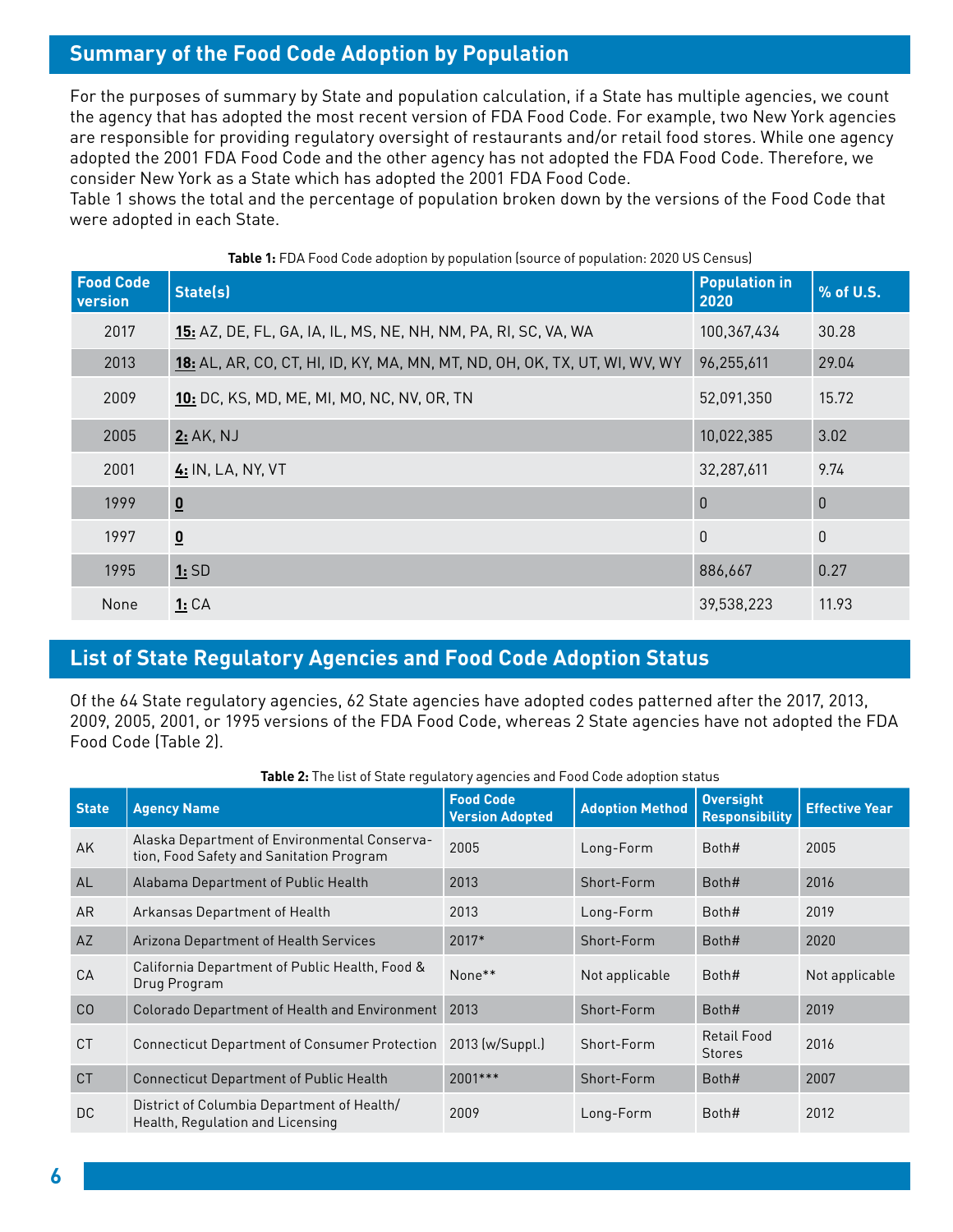| <b>State</b>   | <b>Agency Name</b>                                                                                              | <b>Food Code</b><br><b>Version Adopted</b> | <b>Adoption Method</b> | <b>Oversight</b><br><b>Responsibility</b> | <b>Effective Year</b> |
|----------------|-----------------------------------------------------------------------------------------------------------------|--------------------------------------------|------------------------|-------------------------------------------|-----------------------|
| DE             | Delaware Division of Public Health and Social<br><b>Services</b>                                                | 2017*                                      | Long-Form              | Both#                                     | 2020                  |
| FL             | Florida Department of Business and<br><b>Professional Regulations</b>                                           | 2017                                       | Short-Form             | <b>Restaurants</b>                        | 2019                  |
| FL.            | Florida Department of Agriculture and<br><b>Consumer Services</b>                                               | 2017*                                      | Short-Form             | Both#                                     | 2020                  |
| FL.            | Florida Department of Health                                                                                    | 2013                                       | Long-Form              | <b>Restaurants</b>                        | 2018                  |
| GA             | Georgia Department of Public Health                                                                             | 2013                                       | Long-Form              | Restaurants                               | 2015                  |
| GA             | Georgia Department of Agriculture                                                                               | 2017                                       | Long-Form              | <b>Retail Food</b><br><b>Stores</b>       | 2019                  |
| HI             | Hawaii State Department of Health, Sanitation<br><b>Branch</b>                                                  | 2013                                       | Long-Form              | Both#                                     | 2017                  |
| ΙA             | Iowa Department of Inspections and Appeals                                                                      | 2017 (w/Suppl.) *                          | Long-Form              | Both#                                     | 2021                  |
| ID             | Idaho Department of Health & Welfare                                                                            | 2013                                       | Long-Form              | Both#                                     | 2016                  |
| IL             | Illinois Department of Public Health                                                                            | 2017                                       | Short-Form             | Both#                                     | 2019                  |
| IN             | Indiana State Department of Health                                                                              | 2001                                       | Long-Form              | Both#                                     | 2004                  |
| KS             | Kansas Department of Agriculture                                                                                | 2009                                       | Long-Form              | Both#                                     | 2013                  |
| KY             | Kentucky Cabinet for Health and Family Services                                                                 | 2013                                       | Short-Form             | Both#                                     | 2019                  |
| LA             | Louisiana Department of Public Health                                                                           | 2001                                       | Long-Form              | Both#                                     | 2002                  |
| MA             | Massachusetts Department of Public Health,<br>Bureau of Environmental Health, Food<br><b>Protection Program</b> | 2013                                       | Short-Form             | Both#                                     | 2018                  |
| <b>MD</b>      | Maryland Department of Health and Mental<br>Hygiene/Prevention and Health Promotion<br>Administration           | 2009                                       | Long-Form              | Both#                                     | 2012                  |
| <b>ME</b>      | Maine Department of Health and Human<br>Services, Health Inspection Program                                     | 2009 (w/Suppl.)                            | Long-Form              | Restaurants                               | 2013                  |
| ME             | Maine Department of Agriculture                                                                                 | 2009 (w/Suppl.)                            | Long-Form              | Retail Food<br><b>Stores</b>              | 2013                  |
| MI             | Michigan Department of Agriculture and Rural<br>Development                                                     | 2009                                       | Short-Form             | Both#                                     | 2013                  |
| MN             | Minnesota Department of Health                                                                                  | 2013                                       | Long-Form              | Both#                                     | 2019                  |
| MN             | Minnesota Department of Agriculture                                                                             | 2013                                       | Long-Form              | Both#                                     | 2019                  |
| M <sub>O</sub> | Missouri Department of Health and Senior<br><b>Services</b>                                                     | 2009                                       | Long-Form              | Both#                                     | 2013                  |
| <b>MS</b>      | Mississippi Department of Health                                                                                | 2017 (w/Suppl.)                            | Short-Form             | Both#                                     | 2019                  |
| <b>MS</b>      | Mississippi Department of Agriculture                                                                           | 2013                                       | Short-Form             | <b>Retail Food</b><br><b>Stores</b>       | 2015                  |
| MT             | Montana Department of Health & Human<br>Services                                                                | 2013                                       | Short-Form             | Both#                                     | 2015                  |
| NC             | North Carolina Division of Public Health/<br><b>NCDHHS</b>                                                      | 2009                                       | Short-Form             | Both#                                     | 2012                  |
| ND             | North Dakota Department of Health, Division of<br>Food and Lodging                                              | 2013                                       | Short-Form             | Both#                                     | 2018                  |
| <b>NE</b>      | Nebraska Department of Agriculture                                                                              | 2017*                                      | Long-Form              | Both#                                     | 2020                  |
| <b>NH</b>      | New Hampshire DHHS, Food Protection Section                                                                     | 2017                                       | Short-Form             | Both#                                     | 2019                  |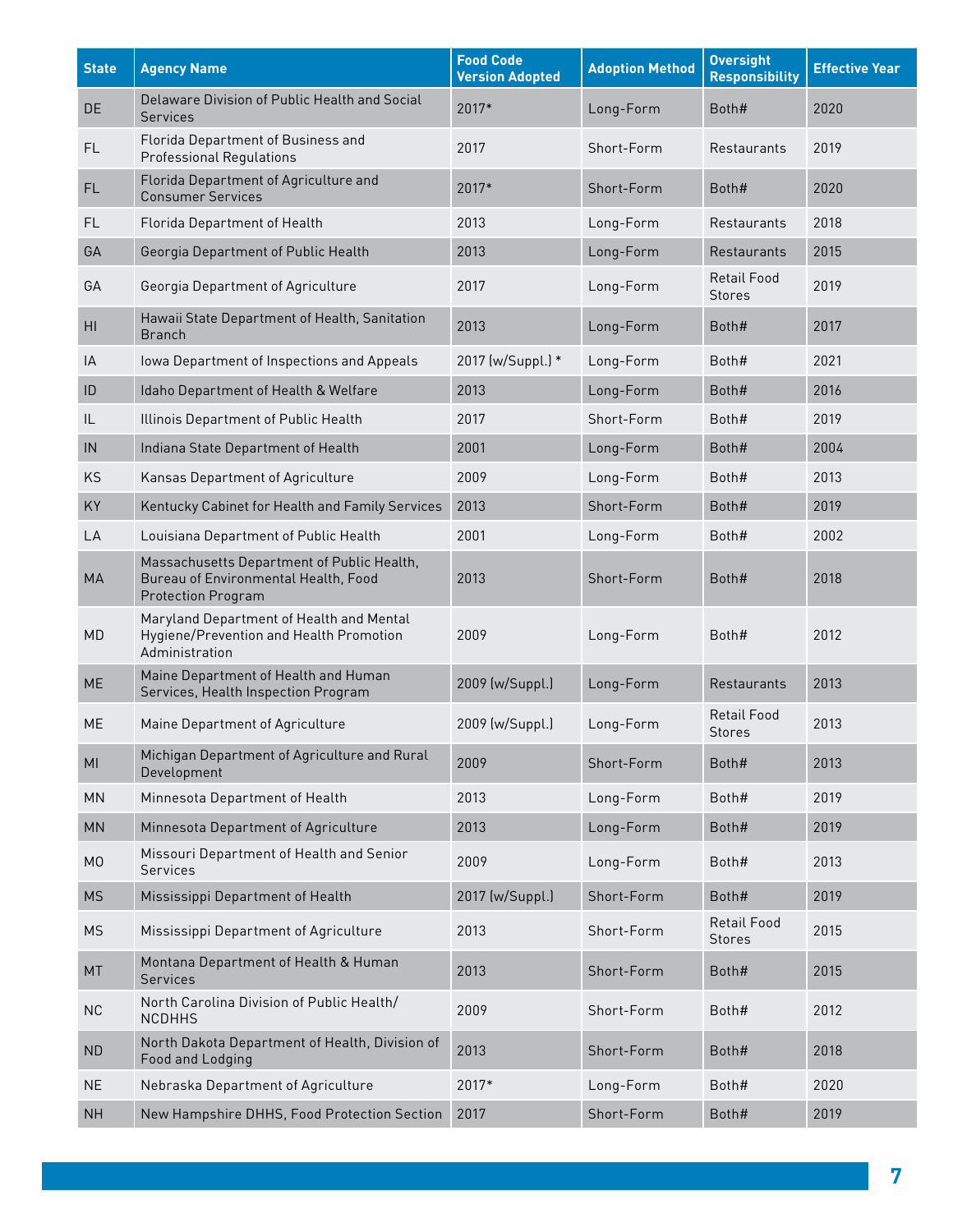| <b>State</b>   | <b>Agency Name</b>                                                                                     | <b>Food Code</b><br><b>Version Adopted</b> | <b>Adoption Method</b> | <b>Oversight</b><br><b>Responsibility</b> | <b>Effective Year</b> |
|----------------|--------------------------------------------------------------------------------------------------------|--------------------------------------------|------------------------|-------------------------------------------|-----------------------|
| NJ             | New Jersey dept of health & Senior Serv                                                                | 2005                                       | Long-Form              | Both#                                     | 2005                  |
| <b>NM</b>      | New Mexico Environment Department                                                                      | 2017                                       | Long-Form              | Both#                                     | 2019                  |
| <b>NV</b>      | Nevada Department of Health and Human<br>Services, Division of Public & Behavioral Health              | 2009                                       | Long-Form              | Both#                                     | 2013                  |
| <b>NY</b>      | New York State Department of Health Bureau<br>of Community Environmental Health and Food<br>Protection | None**                                     | Not applicable         | Restaurants                               | Not applicable        |
| <b>NY</b>      | New York State Department of Agriculture and<br>Markets Division of Food Safety and Inspection         | 2001                                       | Long-Form              | <b>Retail Food</b><br><b>Stores</b>       | 2004                  |
| <b>OH</b>      | Ohio Department of Health                                                                              | 2013 (w/Suppl.)                            | Long-Form              | Both#                                     | 2019                  |
| 0H             | Ohio Department of Agriculture                                                                         | 2013 (w/Suppl.)                            | Long-Form              | <b>Retail Food</b><br><b>Stores</b>       | 2019                  |
| <b>OK</b>      | Oklahoma State Department of Health                                                                    | 2013                                       | Long-Form              | Both#                                     | 2016                  |
| 0R             | Oregon Health Authority                                                                                | 2009                                       | Long-Form              | Restaurants                               | 2011                  |
| 0 <sub>R</sub> | Oregon Department of Agriculture                                                                       | 2009                                       | Long-Form              | <b>Retail Food</b><br><b>Stores</b>       | 2011                  |
| PA             | Pennsylvania Department of Agriculture                                                                 | 2017                                       | Short-Form             | Both#                                     | 2018                  |
| R <sub>l</sub> | Rhode Island Department of Health Office of<br><b>Food Protection</b>                                  | 2017 (w/Suppl.) *                          | Short-Form             | Both#                                     | 2021                  |
| <b>SC</b>      | South Carolina Department of Health and<br>Environmental Control (SCDHEC)                              | 2017                                       | Long-Form              | Both#                                     | 2019                  |
| SD             | South Dakota Department of Health, OPHPR &<br>OHP                                                      | 1995                                       | Long-Form              | Both#                                     | 1997                  |
| <b>TN</b>      | Tennessee Department of Health<br><b>Environmental Health Division</b>                                 | 2009                                       | Short-Form             | Restaurants                               | 2013                  |
| <b>TN</b>      | Tennessee Department of Agriculture                                                                    | 2009                                       | Short-Form             | <b>Retail Food</b><br><b>Stores</b>       | 2013                  |
| <b>TX</b>      | Texas Department of Health Services - Public<br>Sanitation and Retail Food Safety                      | 2013                                       | Long-Form              | Both#                                     | 2015                  |
| UT             | Utah Department of Agriculture and Food                                                                | 2013                                       | Short-Form             | <b>Retail Food</b><br><b>Stores</b>       | 2016                  |
| UT             | Utah Department of Health                                                                              | 2013                                       | Short-Form             | Restaurants                               | 2016                  |
| <b>VA</b>      | Virginia Department of Agriculture and<br><b>Consumer Services/Food and Dairy Safety</b><br>Program    | 2017*                                      | Short-Form             | <b>Retail Food</b><br><b>Stores</b>       | 2021                  |
| VA             | Virginia Department of Health                                                                          | 2017*                                      | Short-Form             | Restaurants                               | 2021                  |
| VT             | Vermont Department of Health                                                                           | 2001                                       | Long-Form              | Both#                                     | 2003                  |
| <b>WA</b>      | Washington State Department of Health,<br><b>Environmental Health</b>                                  | 2017 (w/Suppl.) *                          | Long-Form              | Both#                                     | 2021                  |
| WI             | Wisconsin Department of Agriculture Trade and<br><b>Consumer Protection</b>                            | 2013 (w/Suppl.) *                          | Long-Form              | Both#                                     | 2020                  |
| WV             | West Virginia Department of Health and Human<br>Resources                                              | 2013                                       | Short-Form             | Both#                                     | 2019                  |
| WY             | <b>Wyoming Department of Agriculture</b>                                                               | 2013 (w/Suppl.) *                          | Long-Form              | Both#                                     | 2020                  |

Note:

Both#: the agency has responsibility for restaurants and retail food stores.

\*: the agency completed rulemaking in 2020.

\*\*: the agency did not adopt any version of FDA Food Code, no adoption.

\*\*\*: FDA specialist has confirmed with Program Manager of CT DPH, adoption of newer FDA Food Code has been delayed.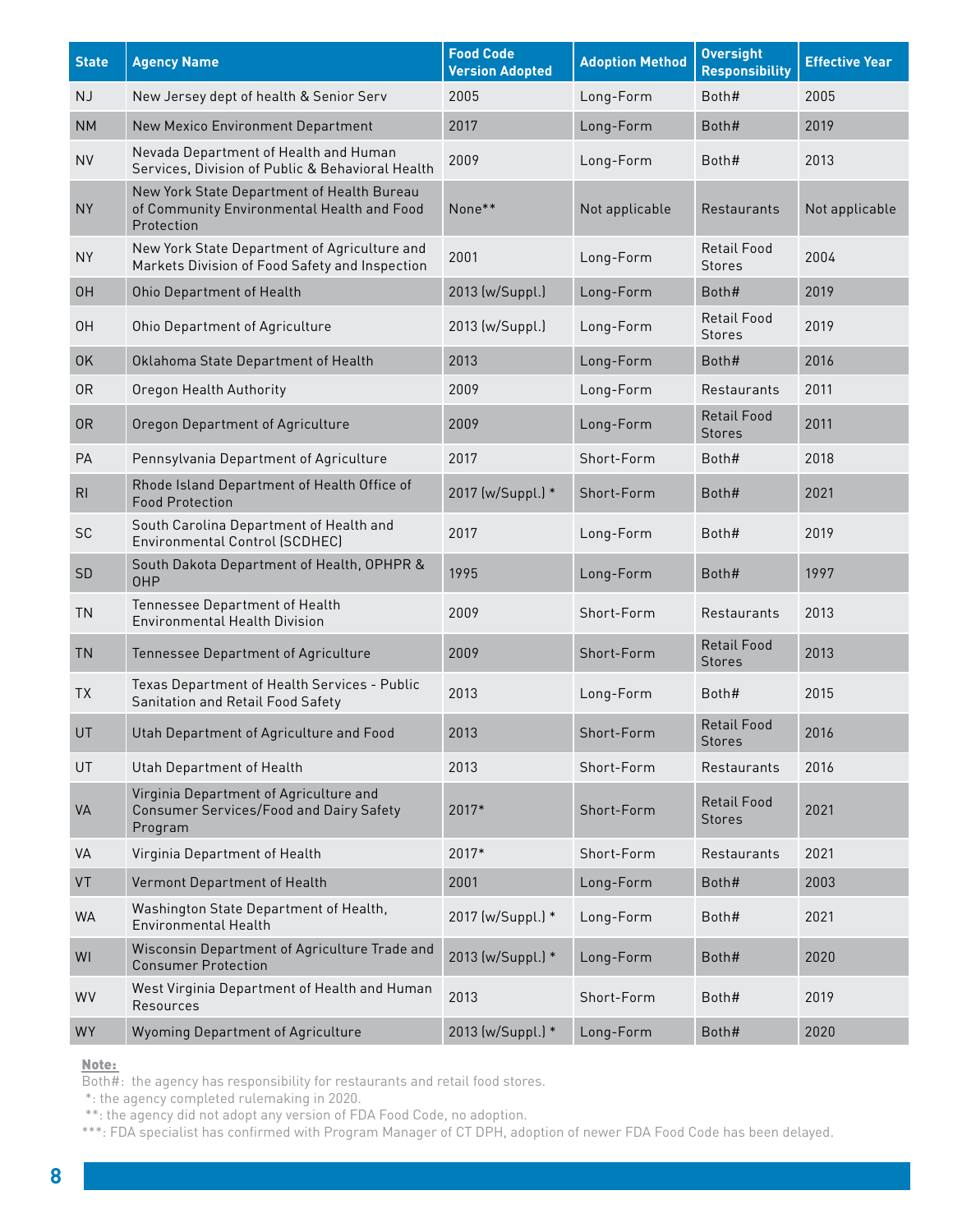### **Food Code Adoption Status Changes Between 2019 and 2020**

In 2020, 10 States (11 State agencies) have completed Food Code adoption related rulemaking (see details in Table 3).

- **• Eight (8)** States changed Food Code adoption status from previous version to the 2017 version: AZ is from 1999 version; DE, IA, RI and VA are from 2013 version; FL (one agency), NE and WA are from 2009 version.
- **• Two (2)** States changed Food Code adoption status from previous version to 2013: WI and WY are from 2009 version.

Additionally, Kansas, Michigan, and Missouri are still in progress with intent to adopt Food Code 2017.

| <b>State</b>      | <b>Food Code version in 2019</b> | <b>Food Code version in 2020</b> |
|-------------------|----------------------------------|----------------------------------|
| AZ                | 1999                             | 2017                             |
| DE                | 2013                             | 2017                             |
| FL (one agency)   | 2009                             | 2017                             |
| IA                | 2013                             | 2017                             |
| <b>NE</b>         | 2009                             | 2017                             |
| R <sub>l</sub>    | 2013                             | 2017                             |
| VA (two agencies) | 2013                             | 2017                             |
| <b>WA</b>         | 2009                             | 2017                             |
| WI                | 2009                             | 2013                             |
| <b>WY</b>         | 2009                             | 2013                             |

**Table 3:** Changes in Food Code adoption between 2019 and 2020

#### **Overview Food Code Adoption Changes in 4 Years**

The 2017 Food Code is the most recent full edition published by FDA in February of 2018. 2017 is the year before 2017 Food Code was published. Table 4 showed the changes before and after 2017 FDA Food Code published. Figure 4 displayed the changes in a chart.

| Table 4: Changes in Food Code adoption between 2017 and 2020 |  |
|--------------------------------------------------------------|--|
|                                                              |  |

| <b>Food Code version</b> | #States in 2017 | #States in 2018 | #States in 2019 | #States in 2020 |
|--------------------------|-----------------|-----------------|-----------------|-----------------|
| 2017                     |                 |                 | 8               | 15              |
| 2013                     | 21              | 21              | 21              | 18              |
| 2009                     | 16              | 15              | 13              | 10              |
| 2005                     | 5               |                 |                 |                 |
| 2001                     |                 |                 |                 |                 |
| 1999                     |                 |                 |                 |                 |
| 1997                     |                 |                 |                 |                 |
| 1995                     |                 |                 |                 |                 |
| Not adopted              |                 |                 |                 |                 |